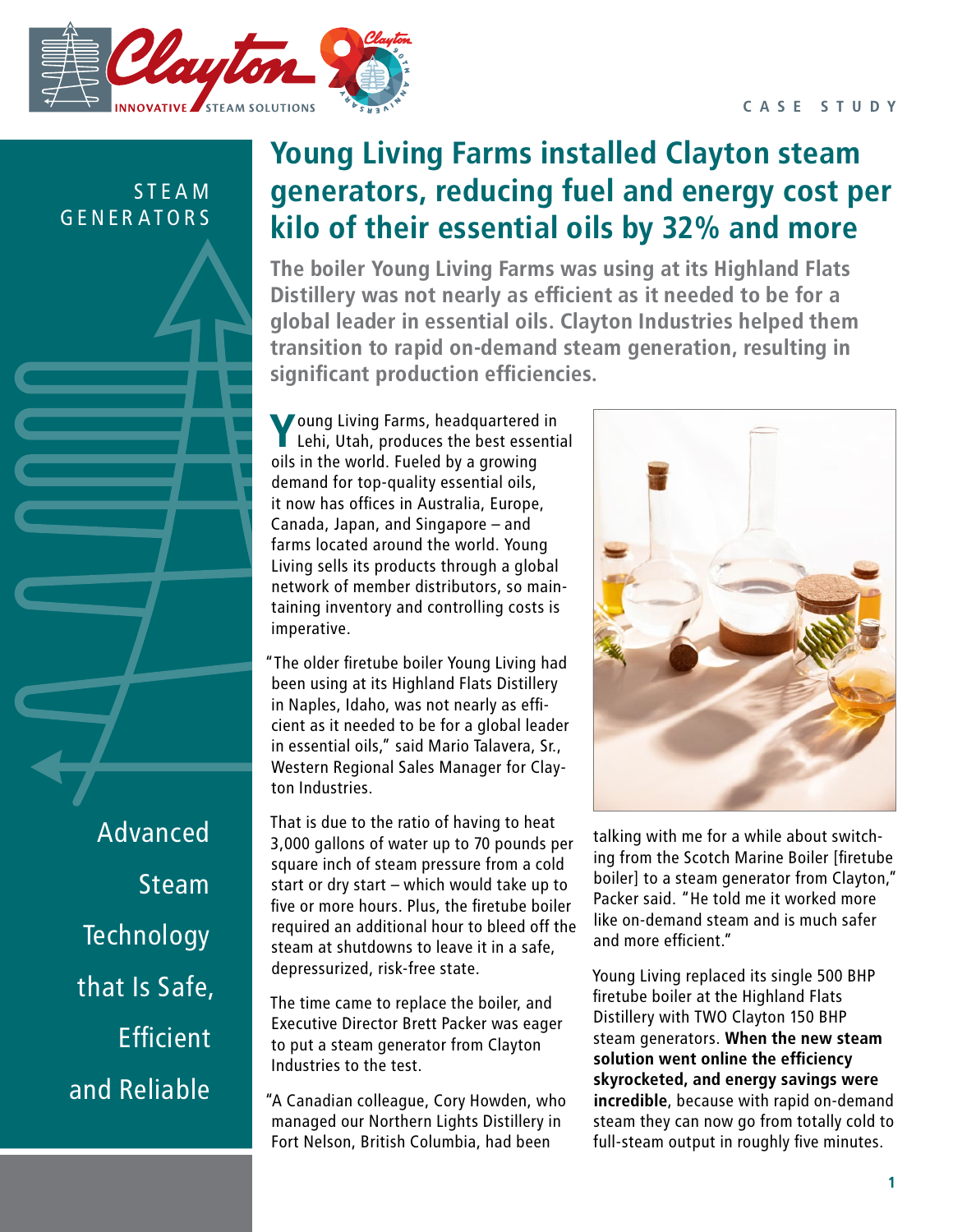

*"Switching to Clayton steam generators resulted in a 32+% reduction in the cost of fuel and utilities per kilo of oil, which is the unit we use to measure production. We also gained significant production efficiencies. Clayton generators reduced our operators' hours by ten percent."* BRETT PACKER, EXECUTIVE<br>DIRECTOR, YOUNG LIVING FARMS

#### **A two-generator advantage**

With both steam generators fitting in the same footprint as the 500 BHP firetube boiler, Young Living gained another advantage: they could have one generator running and one generator for backup.

"If there would ever be a problem, having a backup allows us to keep production going while we take time to identify the issue and correct it," Packer said.

### **Being able to adjust to harvest changes within minutes supported Young Living's need for flexible manufacturing.**

Increased efficiency through rapid on-demand steam operation and incredibly low emissions levels were key reasons why the company chose to install Clayton generators. Production flexibility was another critical advantage.



With the fast reaction time of Clayton 150 BHP generators, steam could be produced on demand for morning production. That resulted in an immediate 32+% energy savings.

The Clayton steam generators allowed the facility in Naples, Idaho, to adjust to harvest changes minute to minute. Packer said that with Clayton generators, they could adjust steam pressures as needed in just seconds – depending on the material demand and stages of production. The Clayton generators can fully supply needed steam demand, from completely shut down to fully operational, in five minutes. In contrast, the old boiler had a 90 minute or longer turnaround time window to fire up or shut down.

## **The quality of steam from Clayton generators helped Young Living Farms increase its yields and meet its world-leading quality standards.**

Young Living is committed to providing pure, powerful products, all infused with their essential oils' life-changing benefits and has designed and built the largest, most technologically advanced essential oil distilleries in North America.

"Distilling pure essential oils is a meticulous process," Packer said. "The quality of the steam from Clayton generators is 99.5% dry, so it's ideal for steam extraction and has increased our yields."

In the steam distillation of essential oils, steam is directed into foodgrade, stainless steel extraction chambers containing biomass (aromatic plant or trees). The steam is applied directly to the surface area of different types of biomass. The direct steam causes the biomass's volatile molecules to get directed to a condenser where non-contact cooling water condenses the steam with volatile molecules into a liquid form called distillate. The distillate gravity feeds into a separator where the less dense molecules float to the top and are collected in a funnel that leads